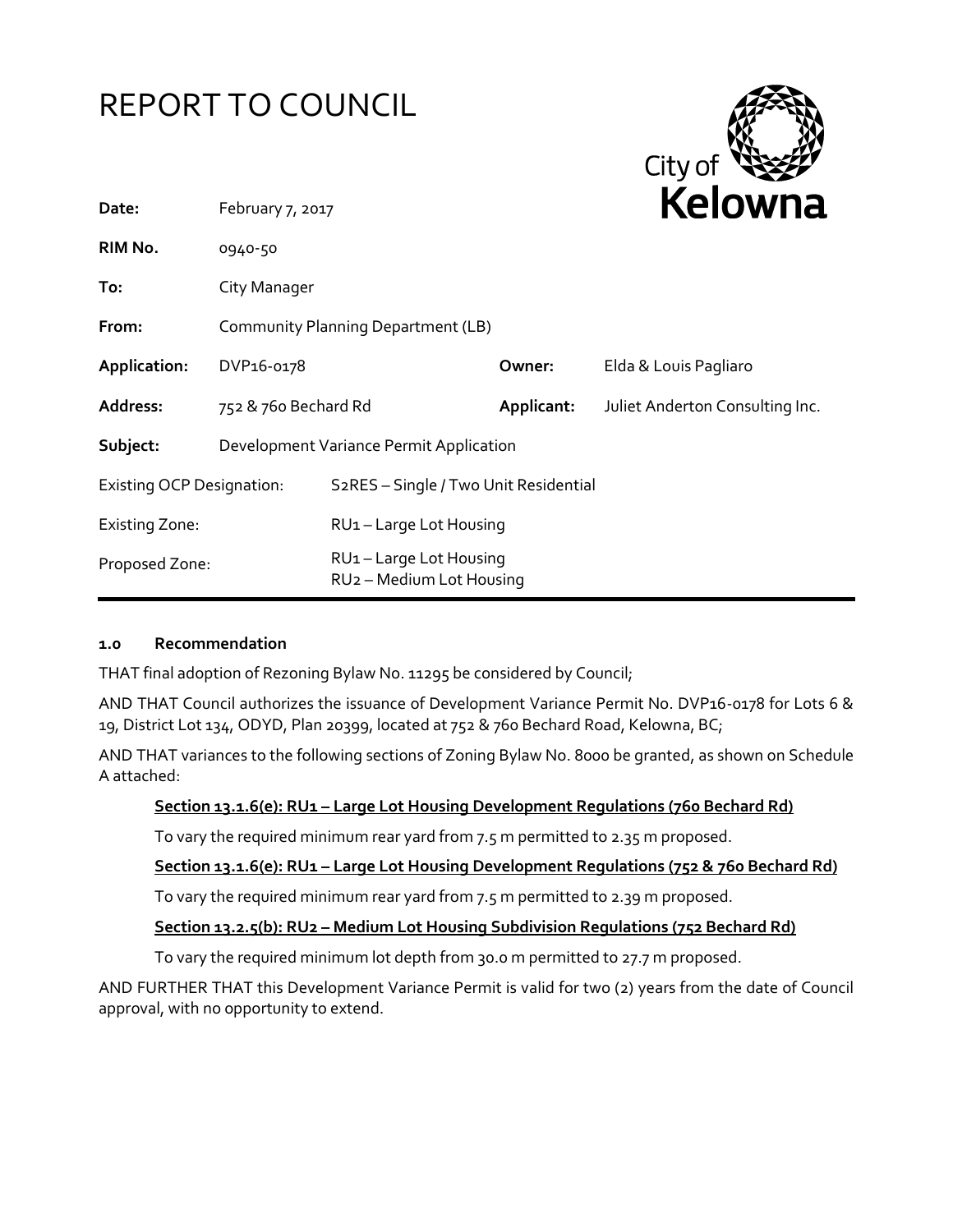## **2.0 Purpose**

To vary the minimum rear yard and the minimum lot depth on the subject properties to facilitate a four lot subdivision.

# **3.0 Community Planning**

Staff supports the requested variances to reduce the minimum rear yards and minimum lot depth, allowing the two existing houses to be retained while creating two new residential lots. The two proposed RU2 lots exceed the minimum requirements for lot width and area, and the lot layout maintains the pattern and streetscape along Bechard Road. The properties are serviced by City water and sanitary sewer.

The requested rear yard variances are for the corner lots where the existing houses will be retained. As per Zoning Bylaw Section 2.3: General Definitions, the front lot line is the narrowest street frontage of the lot, and the rear lot line is the lot line opposite to and most distant from the front lot line. Due to the lot configuration, the front lot lines for Lots 1 and 4 are along Scott Road and Casorso Road respectively, making the areas between the houses and Lots 2 and 3 the rear yards. This triggers the rear yard variances from 7.5 m to 2.39 m for Lot 1 and to 2.35 m for Lot 4. Since both houses face Bechard Road, these areas effectively act as side yards, and the requested variances exceed the minimum side yard setback. Furthermore, the large spaces between the backs of the houses and the properties to the north function as backyards.

# **Diagram 1: Proposed Subdivision Layout & Lot Lines**

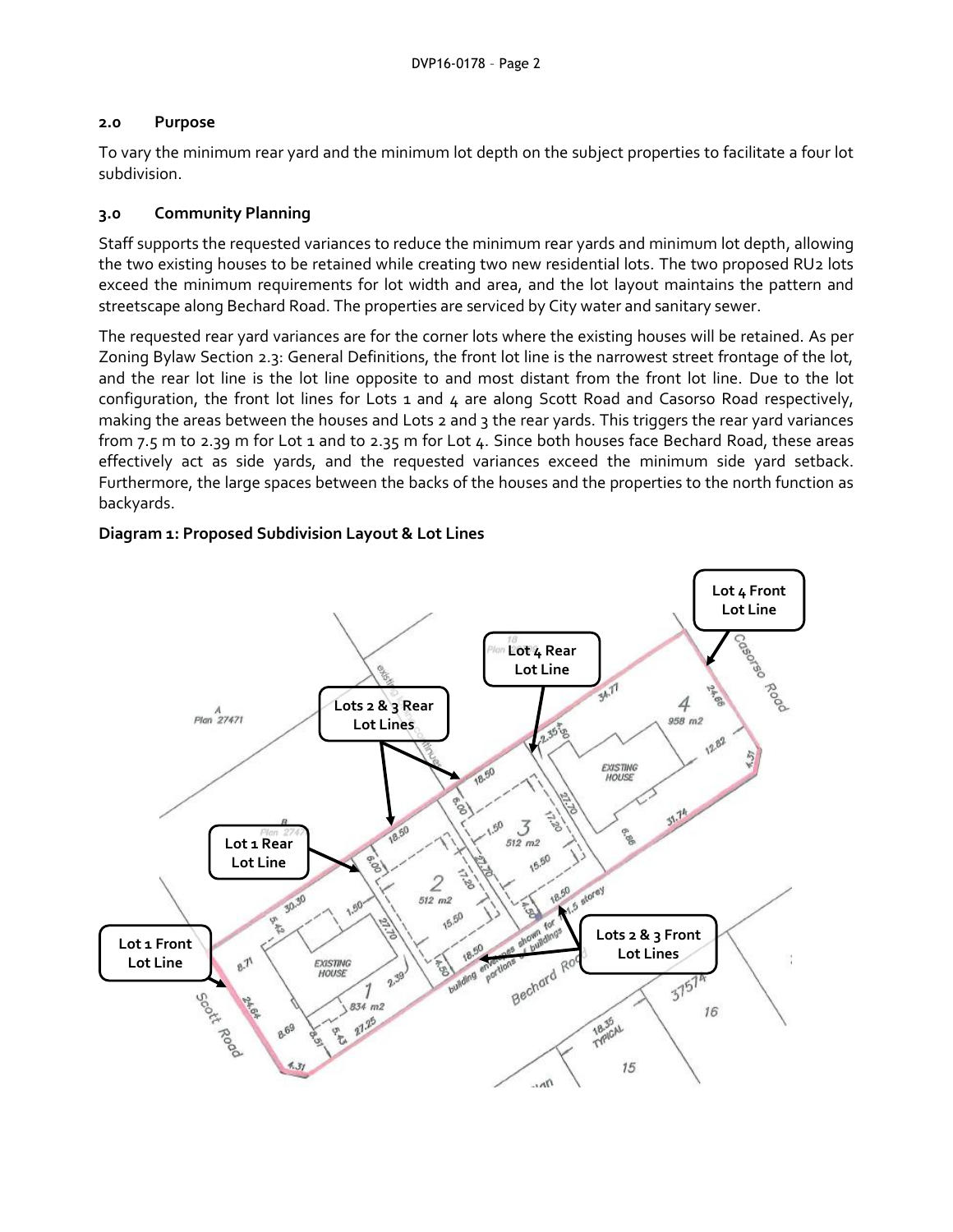The requested lot depth variances are to reduce the minimum lot depth from 30.0 m to 27.7 m for the two proposed interior lots. The lots exceed the minimum lot width and area, making it possible to build homes without additional variances to account for the shorter lots.

Several City policies support more compact growth that is consistent with the existing character of an area and makes use of existing infrastructure. Staff supports these variances to allow for the creation of two new residential lots in a fully serviced urban area while retaining the two existing single family dwellings.



**Diagram 2: Requested Variances**

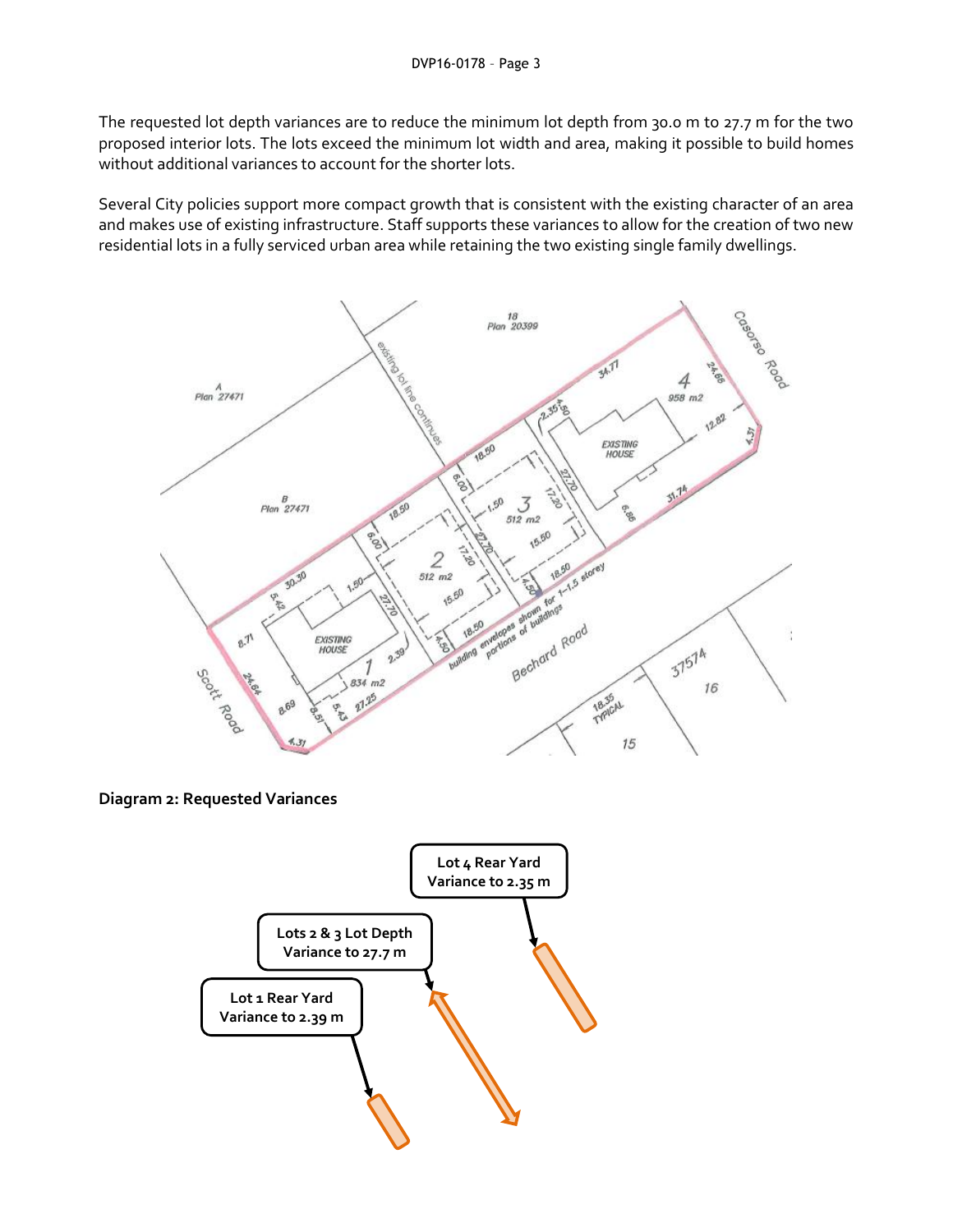# **4.0 Proposal**

## 4.1 Background & Project Description

The proposed development involves Rezoning, Development Variance Permit and Subdivision applications to facilitate a four lot residential subdivision, creating two new lots in addition to the two existing lots. Rezoning Bylaw No. 11295 received third reading following the Public Hearing on October 18, 2016 and a Preliminary Layout Review letter with conditions for subdivision has been issued by the Subdivision Approving Officer.

## 4.2 Site Context

The subject properties are located in the South Pandosy – KLO Sector of Kelowna (see Maps 1 and 2 below). The applicant is proposing to retain the two existing single family dwellings that are on the subject properties.

The area is characterized by single family dwellings, with a mobile home park located to the east on the opposite side of Casorso Road and Casorso Elementary School to the southeast.

Adjacent land uses are as follows:

| <b>Orientation</b> | Zoning                              | <b>Land Use</b> |
|--------------------|-------------------------------------|-----------------|
| North              | RU <sub>1</sub> – Large Lot Housing | Residential     |
| East               | RM7 – Mobile Home Park              | Residential     |
| South              | RU <sub>1</sub> – Large Lot Housing | Residential     |
| West               | RU <sub>1</sub> – Large Lot Housing | Residential     |

#### **Map 1: Subject Properties**

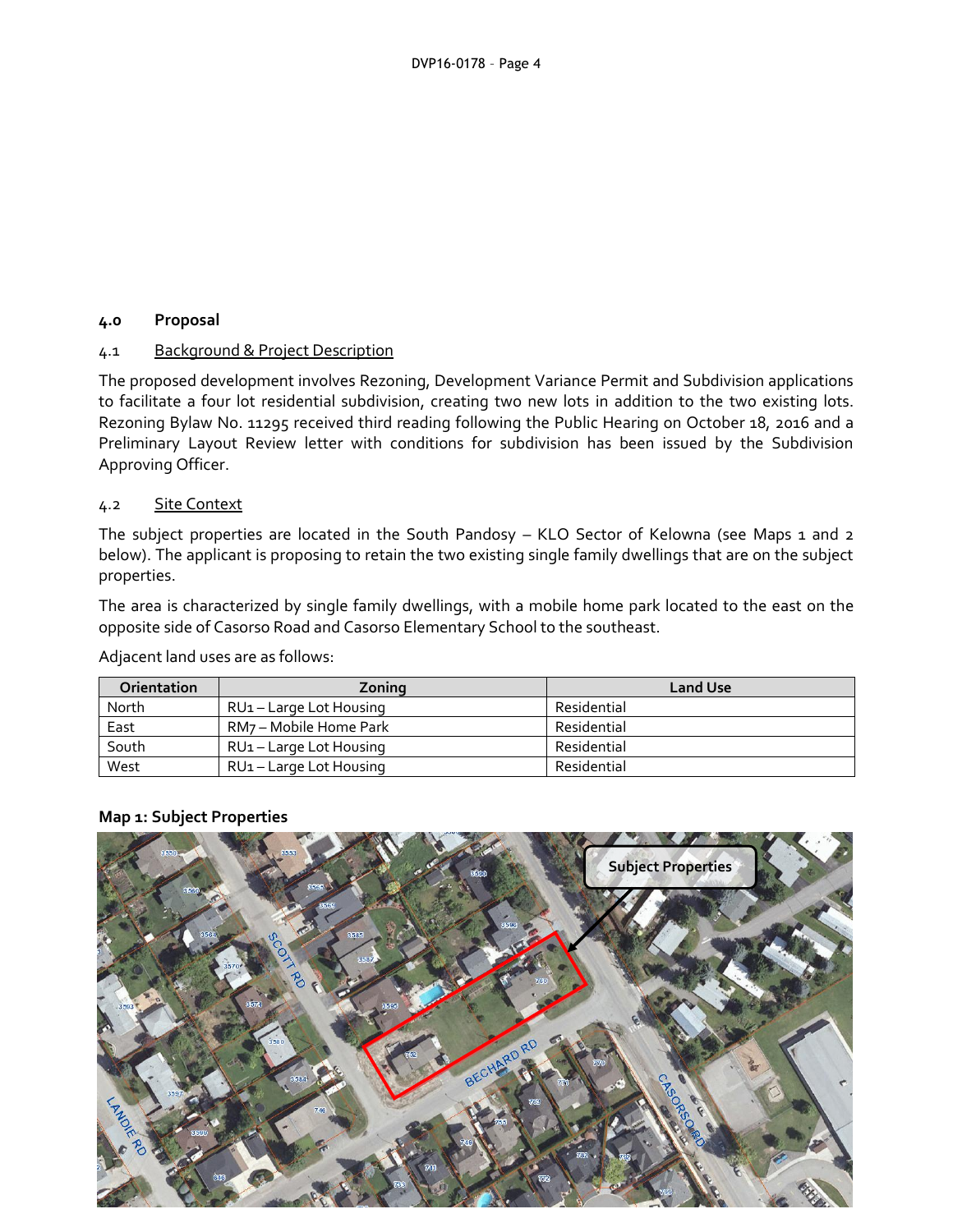# **Map 2: Future Land Uses and Zoning**

# 4.3 Zoning Analysis

### **Table 1: RU1 Zone Subdivision & Development Regulations**

| <b>Zoning Analysis Table</b>                  |                                        |                         |                      |
|-----------------------------------------------|----------------------------------------|-------------------------|----------------------|
| <b>CRITERIA</b>                               | <b>RU1 ZONE</b><br><b>REQUIREMENTS</b> | <b>PROPOSAL (LOT 1)</b> | PROPOSAL (LOT 4)     |
| <b>Existing Lot / Subdivision Regulations</b> |                                        |                         |                      |
| Minimum Lot Area                              | 550 $m2$                               | $834 \text{ m}^2$       | $958 \text{ m}^2$    |
| Minimum Lot Width                             | 17.0 m                                 | 27.7 m                  | 27.7 m               |
| Minimum Lot Depth                             | 30.0 m                                 | 30.3 m                  | 34.8 m               |
| <b>Development Requlations</b>                |                                        |                         |                      |
| Minimum Front Yard                            | 4.5 m                                  | 8.69 m                  | 12.82 m              |
| Minimum Side Yard                             | 4.5 m                                  | 5.43 m                  | 6.86 m (to house &   |
| (south)                                       | 6.0 m (to garage / carport)            | 8.51 m (to garage)      | garage)              |
| Minimum Side Yard<br>(north)                  | 2.0 <sub>m</sub>                       | 5.42 m                  | 4.50 m               |
| Minimum Rear Yard                             | 7.5 <sub>m</sub>                       | $2.39 \text{ m}$ 0      | $2.35 \, \text{m}$ 8 |





**Zoning Analysis Table**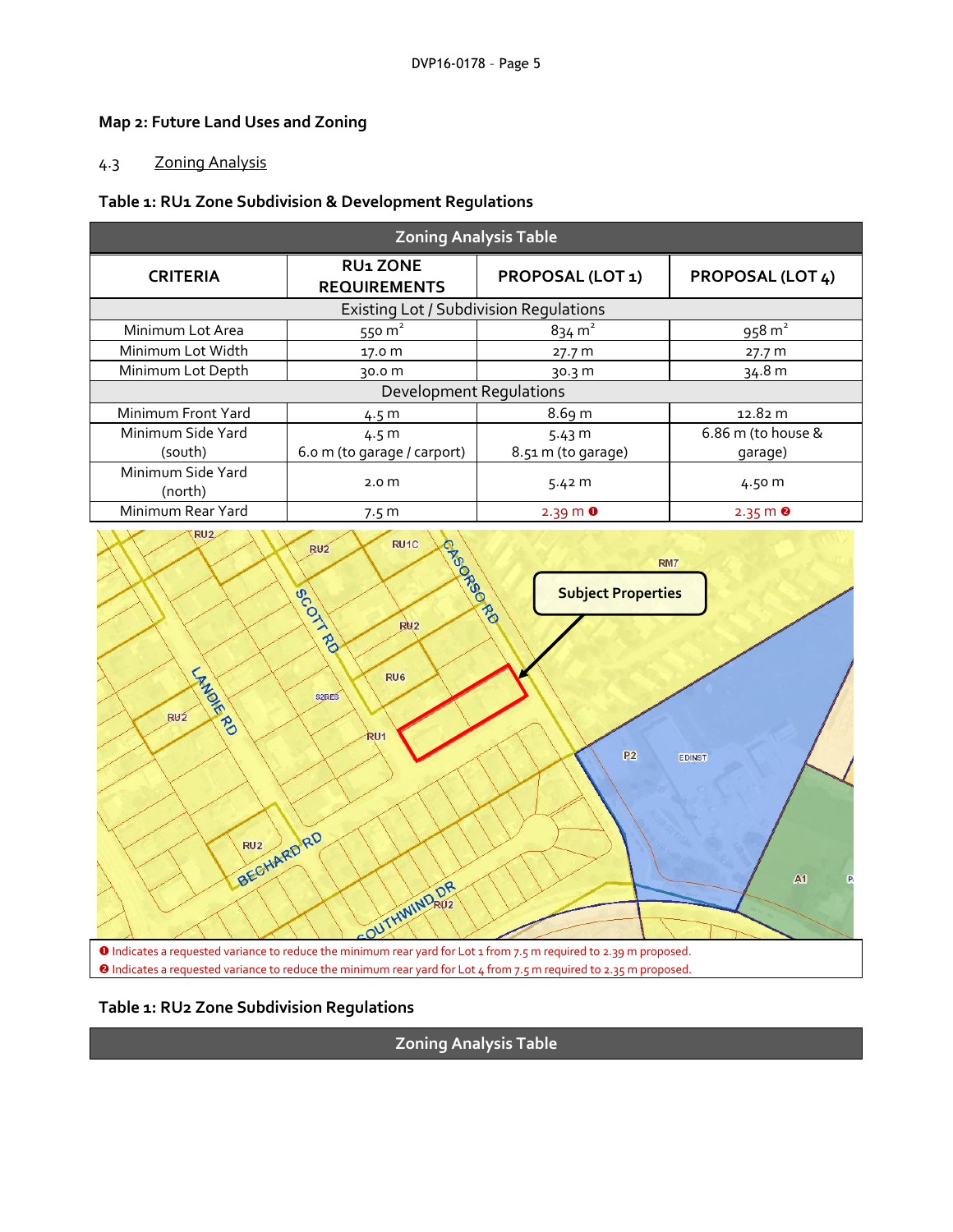| <b>CRITERIA</b>                                                                                                            | <b>RU2 ZONE</b><br><b>REQUIREMENTS</b> | <b>PROPOSAL (LOT 2)</b> | PROPOSAL (LOT 3)   |
|----------------------------------------------------------------------------------------------------------------------------|----------------------------------------|-------------------------|--------------------|
| <b>Existing Lot / Subdivision Regulations</b>                                                                              |                                        |                         |                    |
| Minimum Lot Area                                                                                                           | 400 m <sup>2</sup>                     | $512 \text{ m}^2$       | $512 \text{ m}^2$  |
| Minimum Lot Width                                                                                                          | 13.0 m                                 | 18.5 m                  | 18.5 m             |
| Minimum Lot Depth                                                                                                          | 30.0 m                                 | $27.7 \text{ m}$ 8      | $27.7 \text{ m}$ 0 |
| <b>O</b> Indicates a requested variance to reduce the minimum lot depth for Lot 2 from 30.0 m required to 27.7 m proposed. |                                        |                         |                    |
| O Indicates a requested variance to reduce the minimum lot depth for Lot 3 from 30.0 m required to 27.7 m proposed.        |                                        |                         |                    |

## **5.0 Current Development Policies**

## 5.1 Kelowna Official Community Plan (OCP)

## **Development Process**

**OCP Policy 5.3.2 Compact Urban Form.** Develop a compact urban form that maximizes the use of existing infrastructure and contributes to energy efficient settlement patterns. This will be done by increasing densities (approximately 75 - 100 people and/or jobs located within a 400 metre walking distance of transit stops is required to support the level of transit service) through development, conversion, and re-development within Urban Centres (see Map 5.3) in particular and existing areas as per the provisions of the Generalized Future Land Use Map 4.1.

**OCP Policy 5.22.6 Sensitive Infill.** Encourage new development or redevelopment in existing residential areas to be sensitive to or reflect the character of the neighbourhood with respect to building design, height and siting.

**OCP Policy 5.22.7 Healthy Communities.** Through current zoning regulations and development processes, foster healthy, inclusive communities and a diverse mix of housing forms, consistent with the appearance of the surrounding neighbourhood.

## **6.0 Technical Comments**

- 6.1 Development Engineering Department
	- See attached Memorandum, dated September 1, 2016.

## **7.0 Application Chronology**

| <b>Application Received:</b>          | June 17, 2016     |
|---------------------------------------|-------------------|
| <b>Public Consultation Completed:</b> | September 8, 2016 |
| Referral Comments Received:           | September 8, 2016 |
| Public Hearing & Third Reading:       | October 18, 2016  |

| Report prepared by:            | Laura Bentley, Planner II                         |  |
|--------------------------------|---------------------------------------------------|--|
| <b>Reviewed by:</b>            | Terry Barton, Urban Planning Manager              |  |
| <b>Approved for Inclusion:</b> | Ryan Smith, Community Planning Department Manager |  |

**Attachments:**